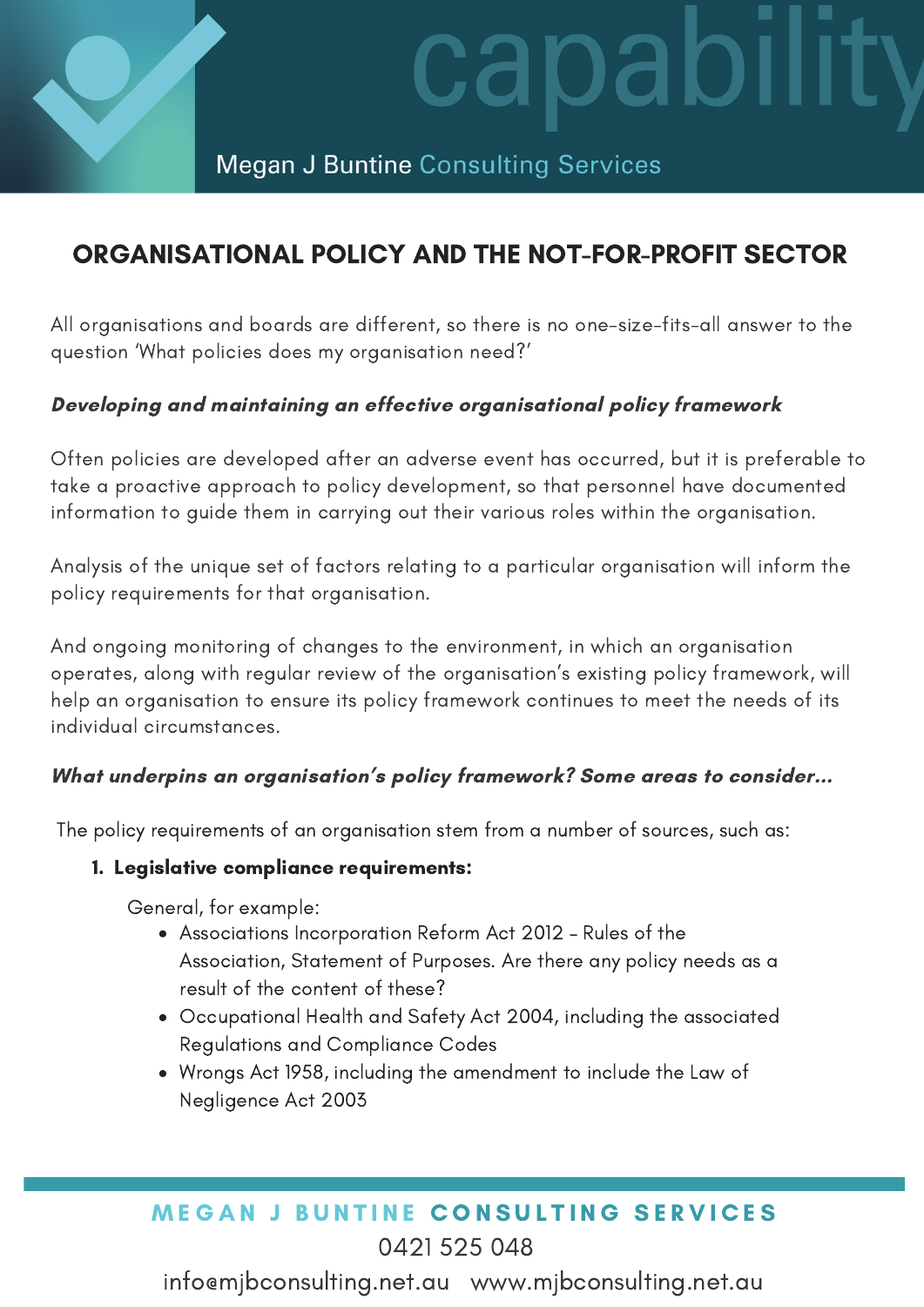

- Equal Opportunity Act 2010
- Disability Discrimination Act 1992
- Information Privacy and Data Protection Act 2014
- Fair Work Act 2009
- GST Act 1999
- Fundraising Act 1998
- Food Act 1984
- Liquor Control Reform Act 1998
- And so on...

Industry or sector specific, for example:

- Working With Children Act 2005
- Disability Services Act 2006
- Aged Care Act 1997
- Others?

**2. Organisational values, vision and mission** - these should be consistent with the Statement of Purposes. Is a policy statement warranted to strengthen the integration of these guiding statements into the day-to-day business of the organisation?

**3. Organisational Plans** i.e. Strategic, Business and Financial Plans - do any aspects of these necessitate new policies to be developed?

4. Operations - what policy needs stem from the nature of the organisation's business i.e. Standard Operating Procedures

**5. Standards** – does the industry or sector have any legislated or non-legislated standards which need to be met?

**6. Funding bodies** – what are the policy requirements linked to any funding agreements?

7. Peak bodies - does the industry or sector peak body have specific policy requirements or recommendations?

## **MEGAN J BUNTINE CONSULTING SERVICES** 0421 525 048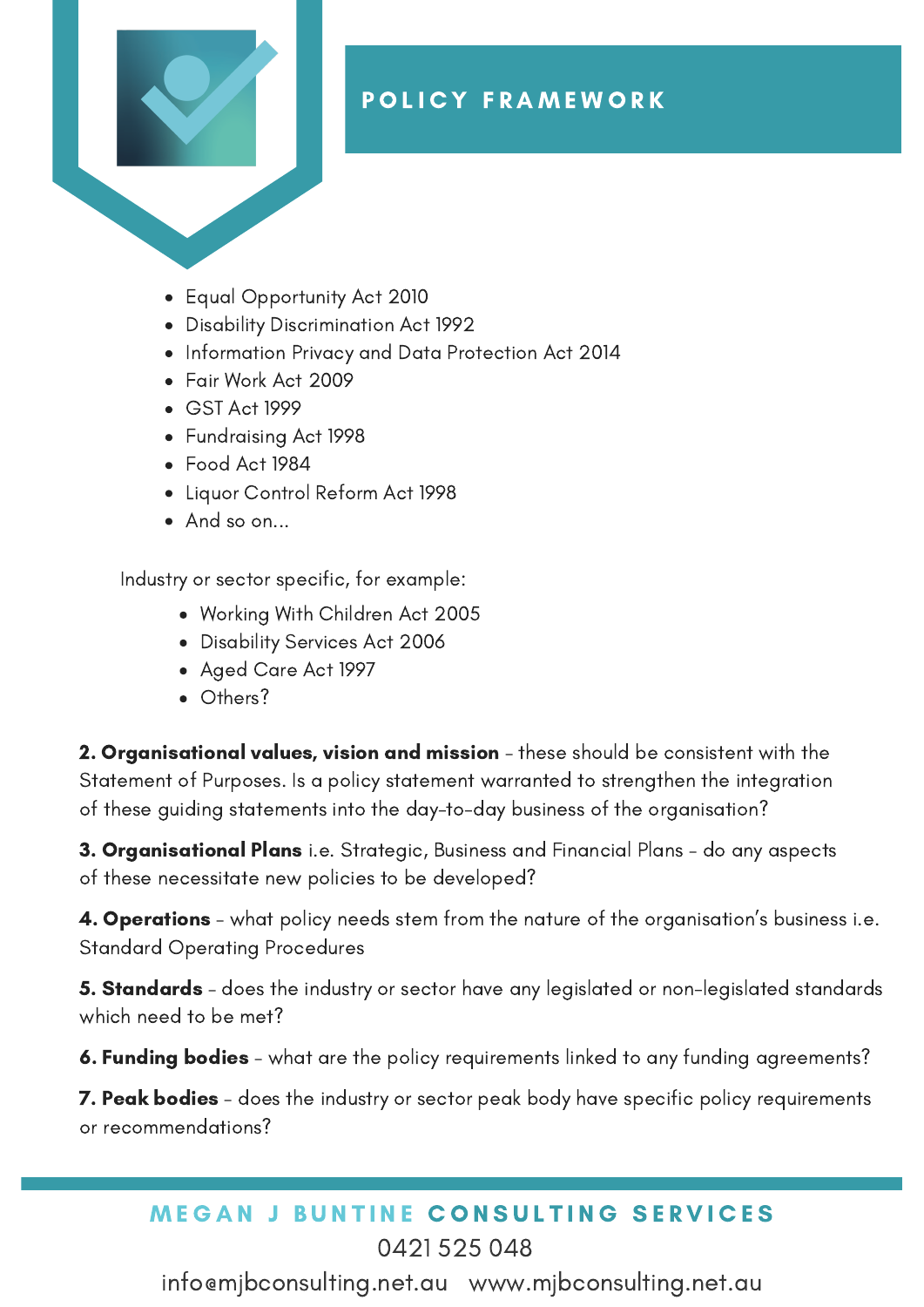

**8. Risk Management** - consider any policy needs relating to:

- People risks i.e. Occupational Health and Safety
- Resource risks i.e. finances, assets
- Risks to functions of the organisation i.e. outcomes, outputs
- Knowledge capital risks i.e. information, intellectual property

**9. Incidents and complaints** – does analysis of these highlight any gaps in existing policy which need to be addressed?

## Potential Organisational Policies

The Rules of Association or the Constitution is the primary governance document for an organisation. All organisational policies should be consistent with the Rules or Constitution.

In relation to the various levels within an organisation (namely governance, management and operations), some potential policies are outlined below:

## 1. Governance policies:

- Board Charter including, for example: Board purpose and terms of reference, composition and skills, statements of roles and responsibilities, election and appointment, fiduciary duty, conflict of interest, sub-committees, mentoring and support, training and development, succession planning, grievances and disputes, discipline and expulsion
- Board Code of Conduct
- Board Induction
- Board Meetings including, for example: regularity, quorum requirements, attendance requirements, agenda and minute templates, timeframe for circulating meeting papers, reporting requirements
- Organisational Planning
- Budget Development and Monitoring
- Recruiting and Managing the Chief Executive Officer (CEO)
- Separation of Powers
- Delegation of Authority including: to individual Board members, to subcommittees, to the CEO, and to other staff

## **MEGAN J BUNTINE CONSULTING SERVICES** 0421 525 048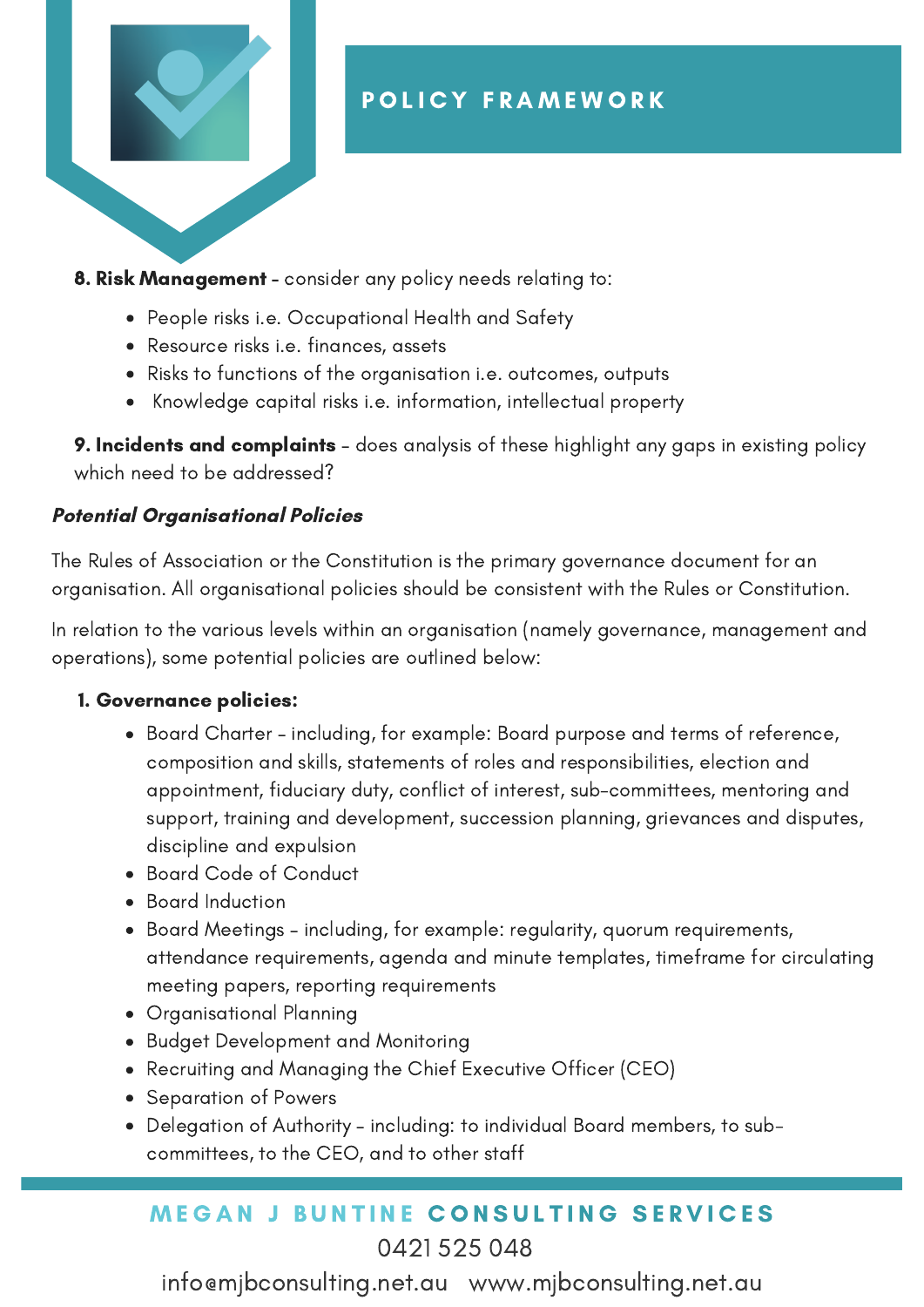

- Development and Review of Policies including how changes are communicated
- Monitoring Operations
- Public Relations, Marketing and Stakeholder Communication

#### 2. Management policies:

- Workforce
	- Code of Conduct including examples of what is and is not acceptable behaviour
	- Access, Equity and Diversity
	- Recruitment including clear role statements
	- Orientation and Induction including a chart of the Organisational Structure Professional Development and Support
	- Staff Leave
	- Time in Lieu
	- Managing Under Performance and Discipline
	- Grievances and Disputes
	- Exit
	- Volunteers
- Occupational Health and Safety
	- Maintaining a Safe Workplace including roles and responsibilities, the organisation's consultative framework, and risk identification and management
	- Issue Resolution

## Quality Management

- Continuous Improvement
- Privacy and Confidentiality
- Managing Complaints
- Records and File Management, Retention and Disposal
- Document Management and Control including: version control, and a document register

## **MEGAN J BUNTINE CONSULTING SERVICES** 0421 525 048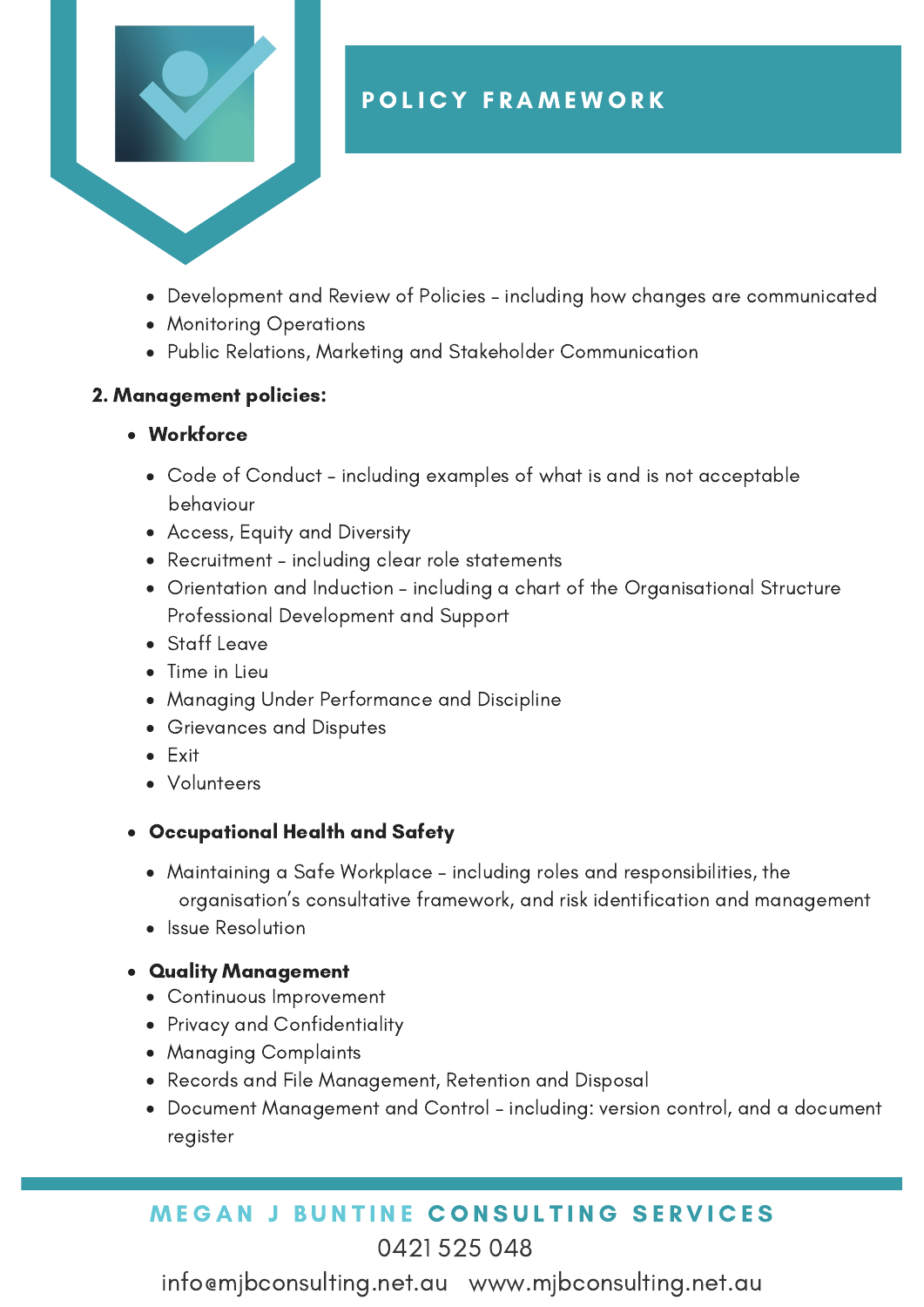

- Other
	- Financial Management
	- Development and Review of Procedures including how changes are communicated
	- Meeting Procedures

## 3. Operational policies:

- Occupational Health and Safety
	- Manual Handling
	- Infection Control
	- Reporting Diseases, Injuries, Near Misses and Accidents
	- Bullying and Harassment
	- Managing Dangerous Substances

## **• Service Delivery**

- Standard Operating Procedures (as related to the specific business of the organisation)
- Incident Reporting
- First Aid
- Administering Medication
- Dealing with Emergencies
- Recording Requirements
- **Other** 
	- Acceptable Use of Computers
	- Use of Vehicles
	- Reimbursement of Personal Expenses

While the list above is comprehensive, the unique nature of an individual organisation will mean that other policies also need to be considered.

## **MEGAN J BUNTINE CONSULTING SERVICES** 0421 525 048